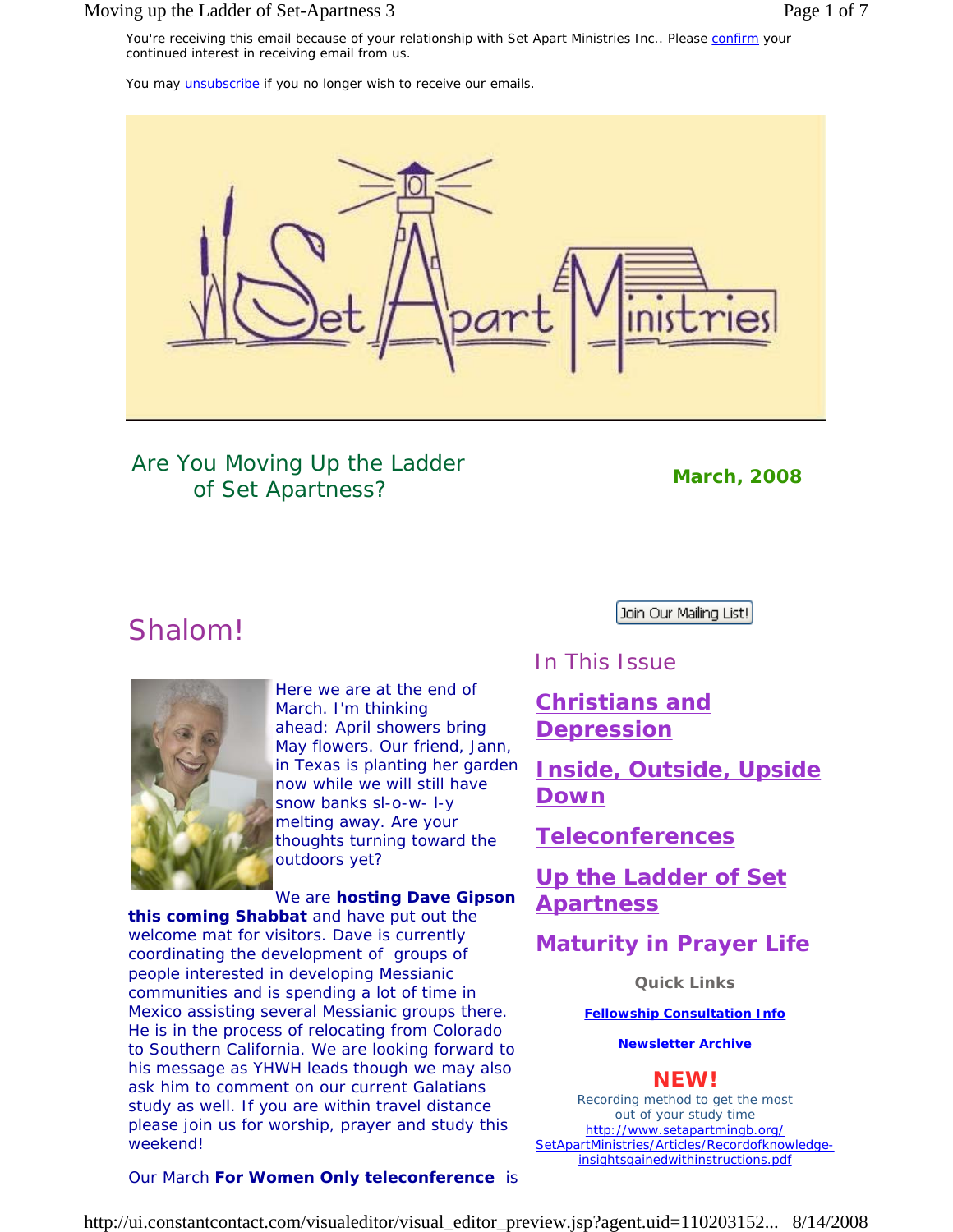# Up the Ladder

scheduled for March 30th. Our subject this month is:

Keeping Pesach, our Betrothal Dinner and Discussion of how we are doing at learning to Hear His voice. Shema, Yisrael!

More information is listed below.

It is time once again to host a **Ha Yesod class** as we have a group of interested people. Marilyn Zierhart will be facilitating the group which will be held on Sunday evenings, beginning in early April. If you know of someone who would like to attend, please let us know so we can order enough study materials for all. The cost is \$35 for the 14 week presentations, workbook and a years subscription to Messiah magazine from First Fruits of Zion.

### Our **Messianic Fellowship Leaders**

**conference** this past weekend concluded our discussion on resolving conflicts with mature fellow Believers and began the discussion of shepherding. Like Yeshua, those who shepherd His people must be mature and dedicated to nourish, defend and admonish as needed. It seems it is these last two tasks that are often the hardest.

We spoke of the difference between wolves in sheep's clothing, tares and immature "wheat." It is clear to us that Yeshua instructed us to allow tares to remain, though we are not to give them authority or allow them to "steal" time. It is also clear that we are to root out any wolves as soon as we know their identity. My favorite comment: "Someone is not a wolf just because we don't get along with them." We spoke of the difficulty of discerning between these as well as between immature wheat and tares.

It continues to be apparent what an awesome and humbling task it is to shepherd under our Head Shepherd's authority.

Along with our next installment on moving toward **Set Apartness**, you will

find a brief article here on the need for balance between our delight in reaching out to others to give them the Gospel Message of our Messiah



*Set Apartness* Part 3 of 4

Profanity in the Cinema

*by* 

*Marsha Van, A.D.N., G.N.* 



*I will set no wicked thing before mine eyes: I hate the work of them that turn aside: it shall not cleave to me.* 

Psalms 101: 3 (KJV)

What's in a word? A picture is worth a thousand of them. They can build up or tear down, bring joy or pain, heal or harm, they can be righteous or profane.

When I say profane, what comes to your mind? The New Webster's Dictionary defines **profane** as:

<sup>z</sup> not

sacred; irreverent; blasphemous; vulgar; • to put to a wrong or unworthy use (as in using the Lords name in vain);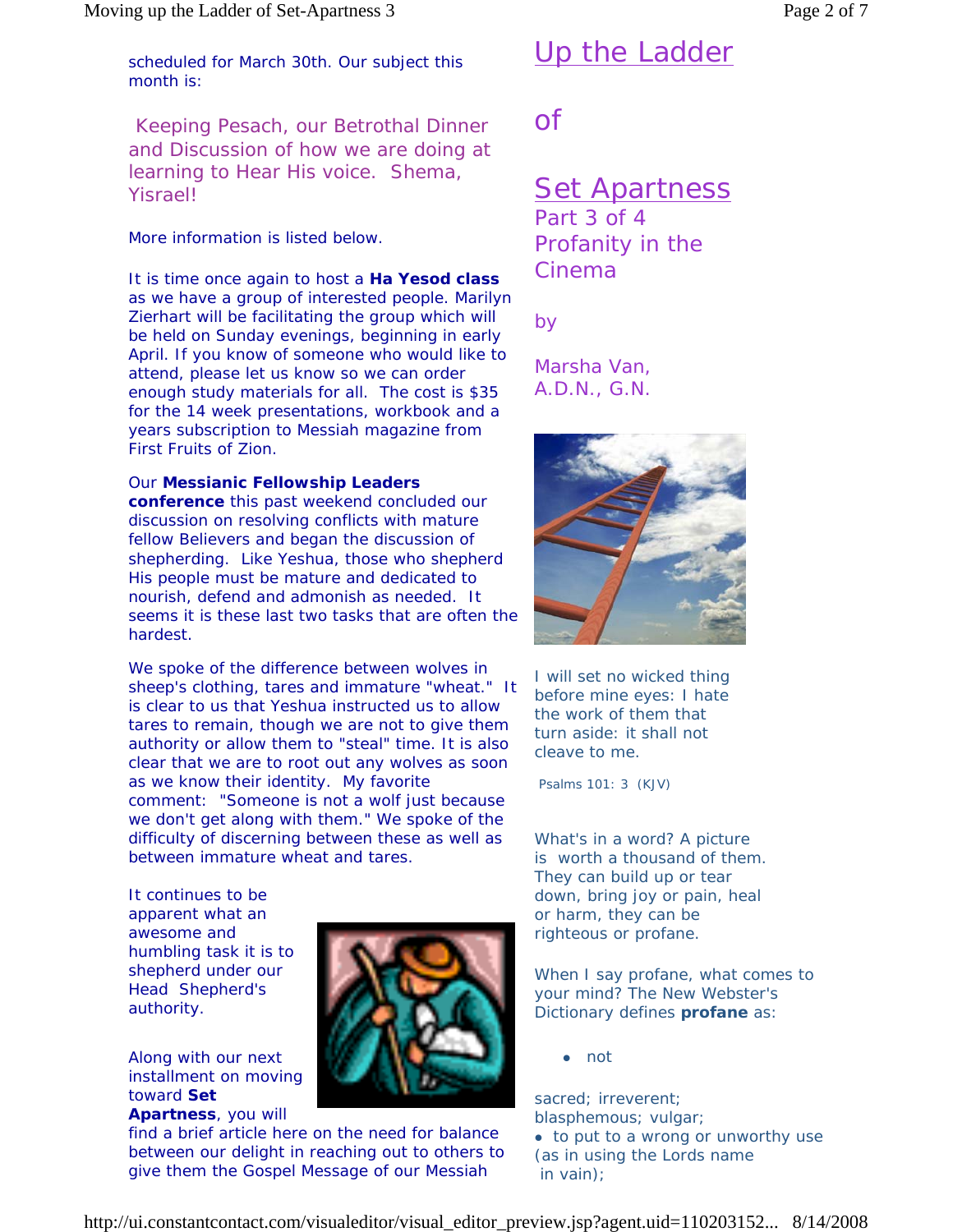AND our need to teach, strengthen and establish the identity and boundaries of the fellowship itself: **Inside, Outside, Upside Down.** 

In Service to Him, the Gatherer of the Flock;

### Barb Klika



### Christians and Depression: Real Questions & Real Answers By Barbara L. Klika, MSW, LCSW, Personal Life Coach

*With grateful thanks to Rob Marnocha's End Zone for the cover graphics!*

*Christians and Depression is a thoughtful, well researched resource for the many questions that arise when a Christian struggles with depression. Especially appropriate for therapists, coaches, and those who need Biblically sound answers for common questions about an often taboo subject. The author's gentle and encouraging tone make this a book of hope for all readers. ~ Lynne Klippel, author, publisher, coach*

*http://www.lynneklippel.com/*

### Now Available! Click here for further information please!

Inside, Outside, Upside Down



Just as had been true in our days of attending a church of one denomination or another, one of the ongoing struggles of maintaining a

Messianic Fellowship, perhaps especially a home based one, is the issue of maintaining a **healthy balance between care and nurturing of the existing members, and outreach for bringing in new members.**

All of us seem to be especially excited as we see someone with a heart for Yeshua who is willing and able to "break out of the mold" and diligently • bad language

(swearing, cursing),

• lewd, sexually suggestive, coarse, vulgar, or offensive language or acts

(this might also include some words that replace swear words).

When I searched the Bible to get an understanding of what YHVH (God) considered profane, I found that it referred to two basic categories of being holy and profane. It appears that any word, thing, or action that diminishes the holiness or sovereignty of YHVH is considered profane.

In 2 Corinthians 6:14 we are instructed not to be connected to unbelievers and asked, " What partnership have righteousness and lawlessness or what fellowship has light with darkness?" I understand this to mean that we are to be as different from unbelievers as light is from darkness or righteousness is from unrighteousness.

When I began to scrutinize my movie collection, I came to understand that differences should include what movies I watch. When I was a child, my mother directed whom I spent my time with and taught me not to swear or even to use replacement swear words. I remember her quoting Matthew 15:11 "It is not what enters into the mouth that defiles the man but what proceeds out of the mouth that defiles him." I knew this verse was referring to swearing but hadn't yet learned about profanities in many other forms.

At first I followed the rules Mom set, but by the time I hit my teens, swearing and coarse humor had become like a competitive sport amongst many of my peers, and I was not one for losing. At one point my grandmother said my language would have made a sailor blush.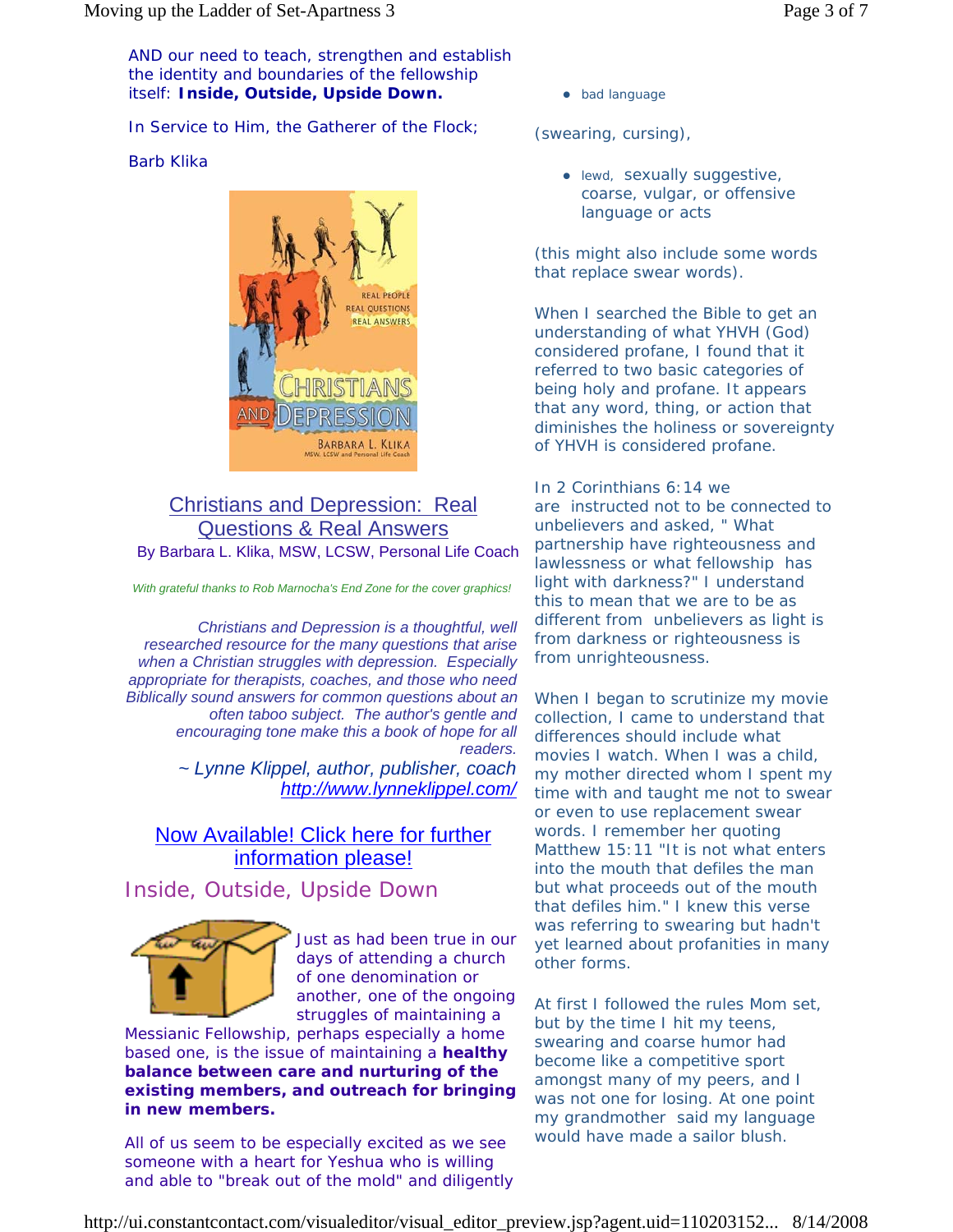seek Him and His Word in a Hebraic context.

• Truth seekers all, we have risked the displeasure of man in our desire to please our Elohim.

As a result, when we find one another of like mind, seeing the One Flock, One Shepherd, One stick in His Hand as a living prophecy coming to life today, we are just pleased and happy to be in their company. Come one, come all! Let us joyfully celebrate what we have come to understand.

And this system works well for a time! At some point, though, trouble will inevitably erupt. Some one will want something changed that others value. Challenges to the leaders authority to make decisions comes up so often; sort of a modern day Korah company. People learn at different rates too, so as each one studies they may come to different understandings than they originally had. Trying to change a group's direction can be like trying to drive with one foot on the accelerator and the other on the brake.

When new people come in, whatever their knowledge base in Torah, simply by being there, group dynamics can change. Some groups welcome additional insight and some are threatened by it. Some acknowledge and tend to the need to help bedraggled and despairing "sheople" while some feel ill equipped to do so. I have even read one community website that said point blank that if people had personal

issues, they should go elsewhere.

• As much as we desire simple unity in Maschiach, in

our fallen state and in our various levels of maturity and immaturity, we cannot always maintain it.

As I noted above in reference to our Leadership teleconference, as leaders we need to take up both our rod and **and** our staff if we are to carry out all

the tasks of a shepherd. Discernment about the heart motives of our people, recognition of different agendas, a willingness to face and work through

these differences or to make the tough call if disciplinary action needs to be taken is required of us. (In our SAM community, we say: **pray, stay,** 



Fortunately, YHVH recalled His words to my memory and I've taken a stand against profanity being spoken in my home, either in person, or by way of my TV. Through prayer I have come to understand that every movie or TV show I watch should reflect YHVH just as everything I do or say should reflect Him. I also recognized that I was incapable of accomplishing this task without some divine assistance, and even with that I still had my flesh to contend with.

When I first took a stand against profanity, I thought it would be easy. I was wrong. It's been one of the hardest steps up the ladder I've taken yet. It's strange how swearing, being one of the first things I stopped doing myself, became one of the last things I was offended by in others.

Though I was convicted in my spirit, it took a while for my ears to become spiritually tuned and even longer for me to speak my mind to others.

By the time I made the choice to scrutinize my media choices for profanity, my ears had grown in spiritual discernment, but my early attempts were still fraught with difficulty. Initially I resisted the full leading of the spirit because the number of movies I had in the "out" pile overwhelmed me. I juggled several movies several times back and forth from the "in" to the "out" and back to the "in" again. I was having a hard time knowing where to draw the line of acceptability.

After wrestling with the overall message of a movie versus the level of profanity it contained, I realized the answer was not as black and white as I had once thought. Some movies contain profanity to help define a character and not just for the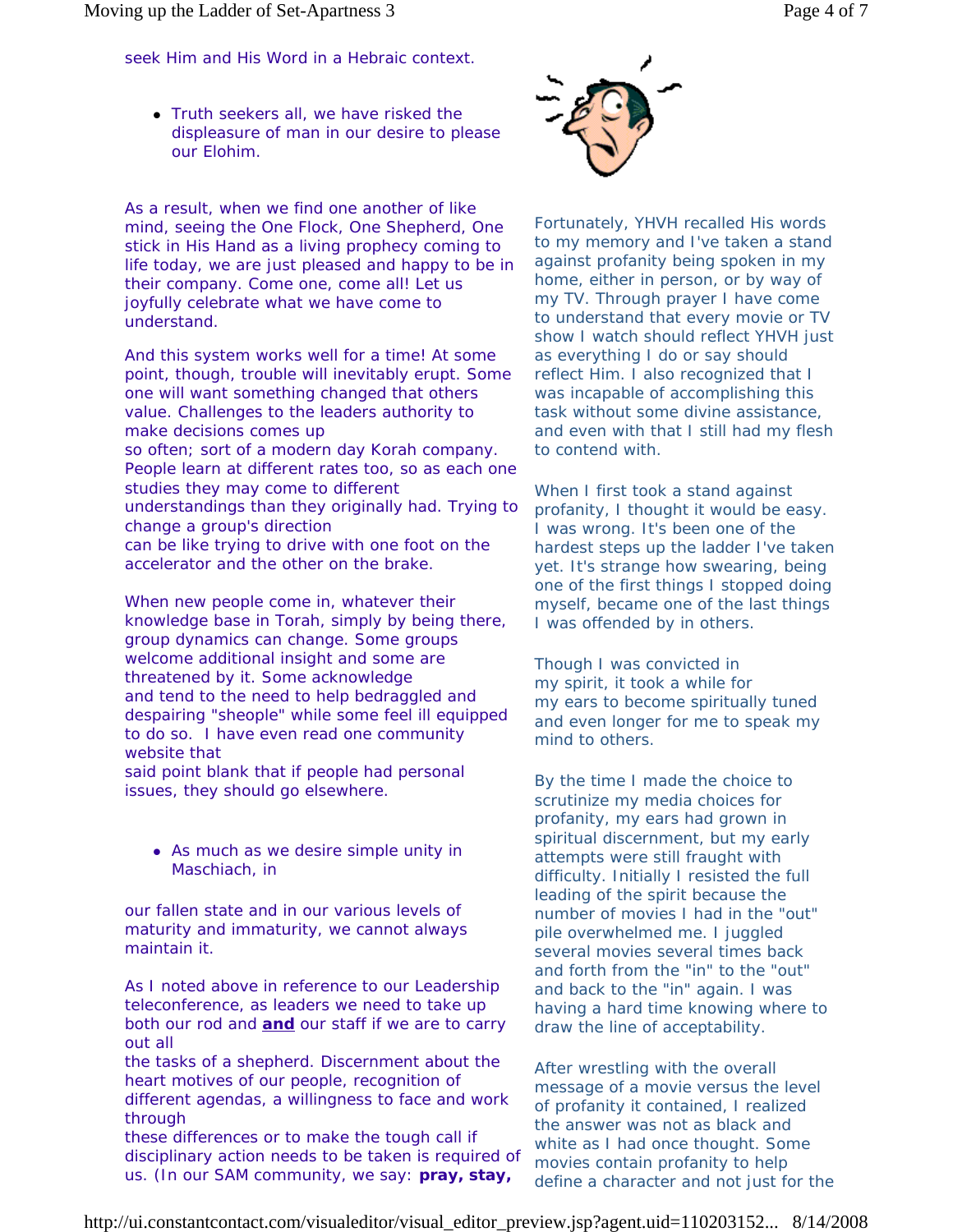### **and don't run away.)**

• If we fail to pay enough attention to the development of trust, maturity and mutual accountability **within** our fellowships, we find ourselves much more easily divided by the push and pull of absorbing newer members.

Not everyone who comes to our doors is pure as the driven snow, as the saying goes. Some truly ARE wolves in sheep's clothing while others may be simply immature or in the midst of life transitions or relationship challenges. There are even those who are a distraction. Our "short hand" reference is "**Swisher people**": the ones who have idle curiosity about YHWH, Yeshua and Torah but not enough to be hungering and thirsting after Him, so that they just come and go, "swishing" in and out of fellowship with the wind, often with entirely different expectations or even demands on the group. Of course, we need to be wise and discerning about the factors that can affect someone who is sort of "caught between a rock and a hard place," too.

As the covenant relationships of a community grow stronger, usually through adversity, a deeper knowledge of one another and a trust of *Messiah in each one* leads to greater confidence in their heart intent, no matter how the circumstances may appear. If someone makes accusations, they will have less power to be divisive for those who know one another's hearts well.

The long and the short of it is this:

- <sup>z</sup> *When we truly nurture, love, cherish, defend, teach, admonish and exhort our* **INSIDE** *people, through our unity in Messiah,*
- <sup>z</sup> *we will give far less opportunity for anyone coming from the* **OUTSIDE**
- *to turn us* **UPSIDE DOWN!**



sake of profanity.

If Charles Dickens character Fagan, from the book Oliver Twist, had been portrayed without profanity, would he have been understood to be the evil man he was? This isn't meant to be an excuse for tolerating bad language, just an example of how profanity can influence a story line.

After much thought, I concluded that these choices should be YHVH's, not mine, and I gave it over to Him in prayer. I can't say that everything went perfectly after that because my flesh still got in the way, but I was able to refocus on the task at hand.

I found that swearing was the easiest profanity to recognize but hard to eliminate completely because of its prevalence. Sexual suggestibility in action or word and vulgar or coarse language were easy to identify also, but it was irreverence or blasphemy toward YHVH that won an instant trip to the "out" pile.

Once I'd identified the profanity in a movie, I just had to overcome any emotional attachment I might have to it. For instance, I used to love Mel Brooks, but he never made a movie that didn't contain all these profanities.

I used to love science fiction movies too, but one night when I was watching Star Gate, I recognized the names of pagan gods being spoken and remembered the words of Exodus 23:13 "and do not mention the names of other gods, nor let them be heard from your mouth." That was the last episode I ever watched. I know I wasn't the one speaking their names, but allowing this in my home was blasphemy.

I wish I could talk more about the movies I ousted but there are just too many to mention. Suffice it to say, I ended up with a lot more space for good movies. I know they are out there and I continue to search for them on a regular basis.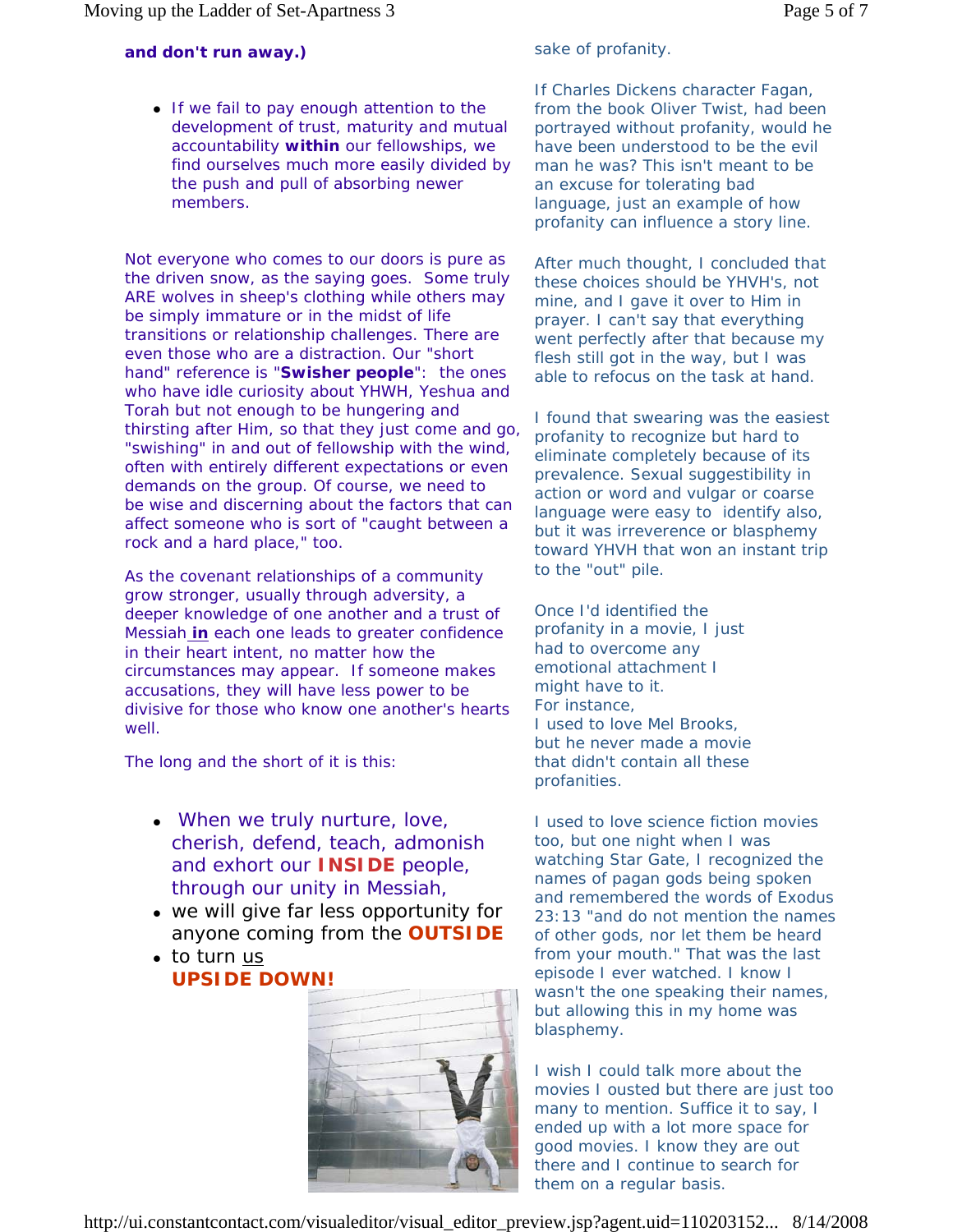# **Teleconferences**

# *FOR WOMEN ONLY*

**Our next monthly teleconference will be held on March 30, 2008 at 9:00 am CST.** 



**Watch for the announcement in your email box or contact us if you'd like to receive an invitation. info@setapartmingb.org and ask to be included!**

**Our topics for this month:** 

## **PESACH PLANNING**

### **SHEMA YISRAEL!**

Last month we spoke of the realization that we are in a comparable time of the straw being removed as we consider the Exodus story. After the apparent worsening of the situation, YHWH brought Moshe and the Children of Israel and their companions safely through His final lesson by providing the Passover Lamb.

Now we, too, commemorate this event and consider it our Betrothal Dinner and preparation for the Marriage Feast of the Lamb to come.

How have you kept Pesach and how have you presented it to friends and relatives who do not yet understand our ways?

As we study the First Exodus, we are reminded once again of the necessity of listening for His voice in this Greater Exodus to come so that we know where

 to step. How are we doing learning to recognize and respond to His Voice in immediate obedience?

## *MESSIANIC FELLOWSHIP*

~~~~~~~~~~~~~~~~

## *LEADERS TELECONFERENCES*

We have two current teleconference groups. Would your leadership team benefit from a consultation opportunity?

(You can arrange for a conference

As I mentioned in my earlier articles, scrutinizing what you watch on your TV is not a one-time deal, it is a continual process. As I grow in spiritual maturity, I get better at separating the profane from the holy and the righteous from the unrighteous and I move up another rung of the ladder of set apartness.

### *Join me next time for Part 4: Magic in the Cinema.*

 If you want to know more about what it means to be Holy or Set Apart (Qadosh in Hebrew) you can go to our site to browse the index of articles for Kadosh.



THE ARTIST WINDSTORY EXPANSIVE

Please Click here for ordering information!

## **Order now at the introductory price of \$15!**

**Effective May 1, it goes to \$20.** For the past several years, the Set Apart Ministries community has been studying and implementing *The Life Model: Living from the Heart Jesus Gave You* (©1999, 2000, 2004 Shepherd's House, Inc.), which includes E. James Wilder, Ph.D. as author. If you have browsed through our website and read our newsletters, you will find that the *Life Model* does have an important role in our community.

During an especially intense time of prayer, we came to understand that just as we mature in our personal lives, we also go through a maturing process in our Prayer Lives. This audio CD is the result of the understanding we gained through this time.

Efforts to assess our own or another's prayer life usually consist of such things as: suggesting daily regular times of prayer, a specific devotional tool or process, keeping a prayer journal and so